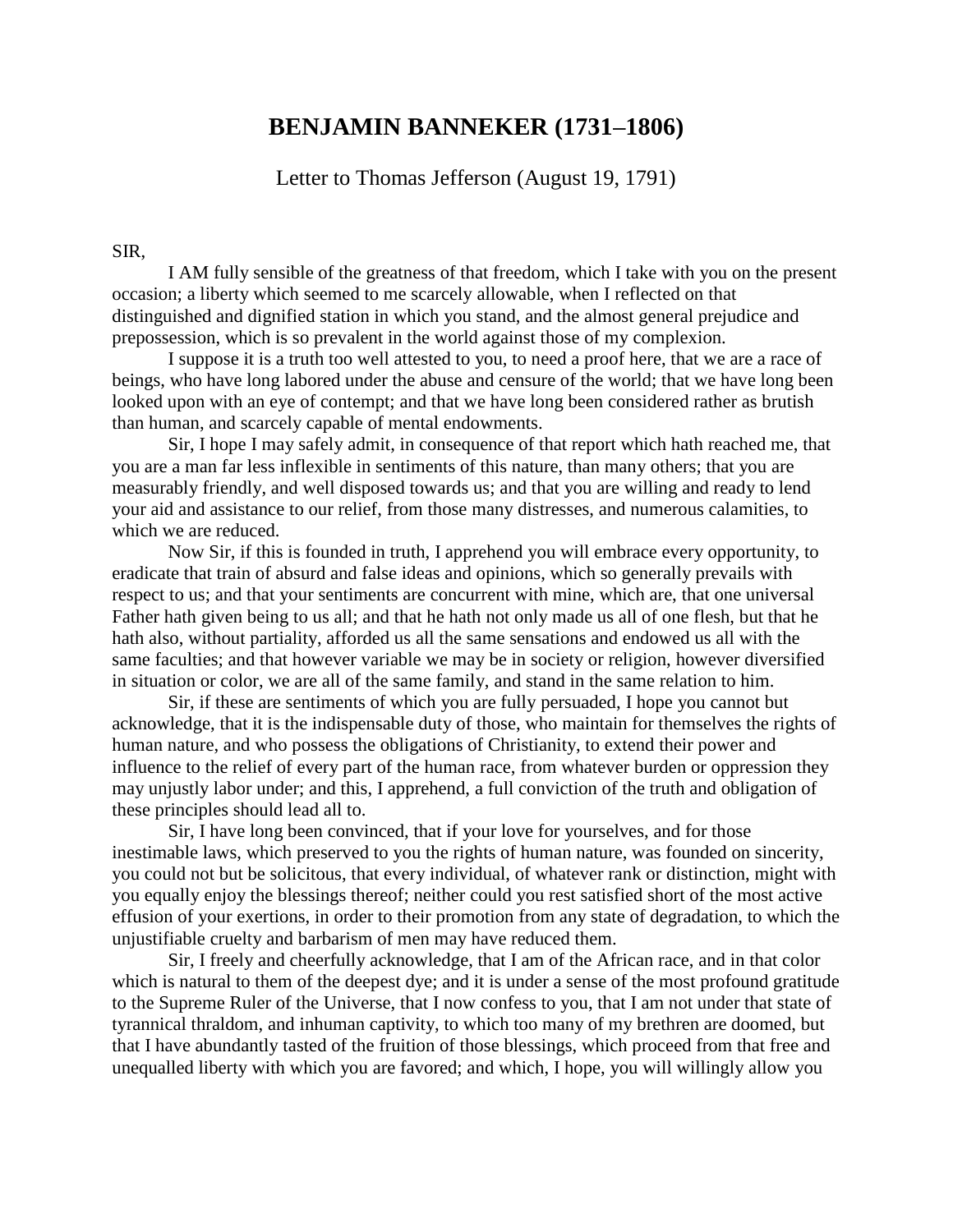have mercifully received, from the immediate hand of that Being, from whom proceedeth every good and perfect Gift.

Sir, suffer me to recall to your mind that time, in which the arms and tyranny of the British crown were exerted, with every powerful effort, in order to reduce you to a state of servitude: look back, I entreat you, on the variety of dangers to which you were exposed; reflect on that time, in which every human aid appeared unavailable, and in which even hope and fortitude wore the aspect of inability to the conflict, and you cannot but be led to a serious and grateful sense of your miraculous and providential preservation; you cannot but acknowledge, that the present freedom and tranquility which you enjoy you have mercifully received, and that it is the peculiar blessing of Heaven.

This, Sir, was a time when you clearly saw into the injustice of a state of slavery, and in which you had just apprehensions of the horrors of its condition. It was now that your abhorrence thereof was so excited, that you publicly held forth this true and invaluable doctrine, which is worthy to be recorded and remembered in all succeeding ages: "We hold these truths to be selfevident, that all men are created equal; that they are endowed by their Creator with certain unalienable rights, and that among these are, life, liberty, and the pursuit of happiness."

Here was a time, in which your tender feelings for yourselves had engaged you thus to declare, you were then impressed with proper ideas of the great violation of liberty, and the free possession of those blessings, to which you were entitled by nature; but, Sir, how pitiable is it to reflect, that although you were so fully convinced of the benevolence of the Father of Mankind, and of his equal and impartial distribution of these rights and privileges, which he hath conferred upon them, that you should at the same time counteract his mercies, in detaining by fraud and violence so numerous a part of my brethren, under groaning captivity and cruel oppression, that you should at the same time be found guilty of that most criminal act, which you professedly detested in others, with respect to yourselves.

I suppose that your knowledge of the situation of my brethren, is too extensive to need a recital here; neither shall I presume to prescribe methods by which they may be relieved, otherwise than by recommending to you and all others, to wean yourselves from those narrow prejudices which you have imbibed with respect to them, and as Job proposed to his friends, "put your soul in their souls' stead;" thus shall your hearts be enlarged with kindness and benevolence towards them; and thus shall you need neither the direction of myself or others, in what manner to proceed herein.

And now, Sir, although my sympathy and affection for my brethren hath caused my enlargement thus far, I ardently hope, that your candor and generosity will plead with you in my behalf, when I make known to you, that it was not originally my design; but having taken up my pen in order to direct to you, as a present, a copy of an Almanac, which I have calculated for the succeeding year, I was unexpectedly and unavoidably led thereto.

This calculation is the production of my arduous study, in this my advanced stage of life; for having long had unbounded desires to become acquainted with the secrets of nature, I have had to gratify my curiosity herein, through my own assiduous application to Astronomical Study, in which I need not recount to you the many difficulties and disadvantages, which I have had to encounter.

And although I had almost declined to make my calculation for the ensuing year, in consequence of that time which I had allotted therefor, being taken up at the Federal Territory, by the request of Mr. Andrew Ellicott, yet finding myself under several engagements to Printers of this state, to whom I had communicated my design, on my return to my place of residence, I